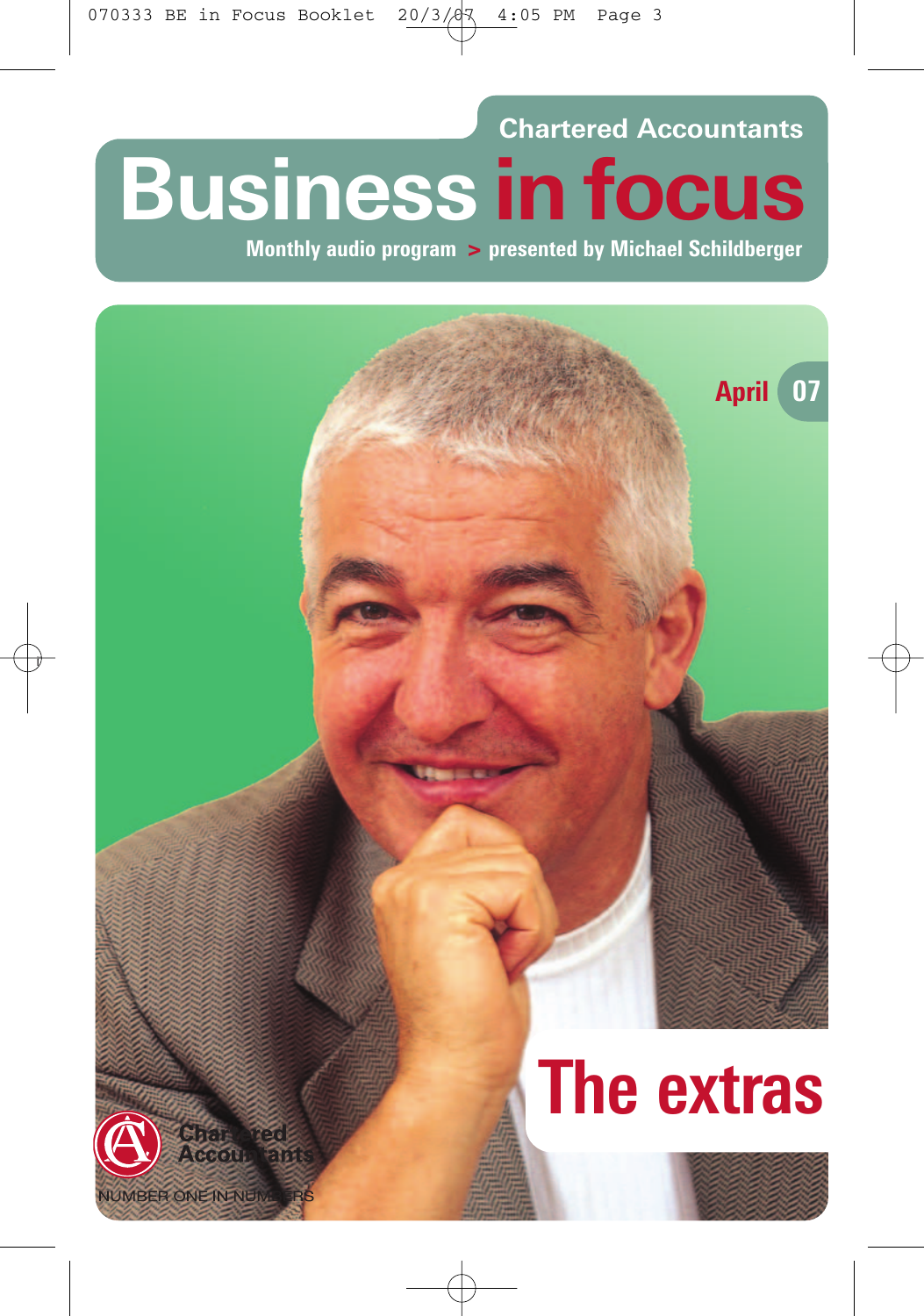

www.be.com.au Chief Editor John Hounslow Production Manager Heather Dawson Studio Manager Peter Letts Advertising/Sponsorship Nick Schildberger nschildberger@be.com.au Managing Director Michael Schildberger Publisher Business Essentials Pty Ltd ABN 98 006 144 449 405 Riversdale Road, Hawthorn East VIC 3123 Phone (03) 9882 8333 Fax (03) 9882 8017

website

Plenty of good news this month on several fronts.

Volatility on the sharemarket indicates many good buys, says Stockdoctor Tim Lincoln. He also points to stocks you might want to sell now or soon to make the most of your profits.

If you re-think the way you do things in running your business, chances are your bottom line will benefit, says Roger La Salle.

Clients can do really well in a very competitive market, such as selling beds, if they maintain focus on the customer, says the long-standing head of Forty Winks, Roger Wilson.

Professor Neville Norman has bright economic news and several other pieces of valuable advice.

Plus, you'll receive some excellent pointers from Mr Body Language, Allan Pease, on how to get a "yes" more often by getting people to feel good about you. He tells us how to shake hands, how to position our hands when we're involved in conversation, and how to learn charisma.

Another communications expert, Annette Marks of VoiceDynamics, has valuable tips for chartered accountants on negotiating skills, Bill Jarrard of Mindwerx tells us about his "idea box" for public practitioners, and chartered accountant Mandy Holloway of Holloway Consulting has a two-day partner program.

I'm sure you'll gain plenty from this month's program - as usual I hope!

Michael

Michael Schildberger Managing Director

© Copyright 2007 Business Essential Pty Ltd ABN 98 006 144 449 and the Institute of Chartered Accountants in Australia ABN 50 084 642 571. Business Essentials and the BE logo are registered trademarks of Business Essentials Pty Ltd. Neither Business Essentials Pty Ltd nor Michael Schildberger, nor the Institute of Chartered Accountants in Australia, nor sponsors of this program accept any form of liability, be it contractual, tortious or otherwise, for the contents of this CD or for any consequences arising from its use or any reliance placed upon it. The information, opinions and advice contained in this CD are of a general nature only and may not relate to or be relevant to your particular circumstances.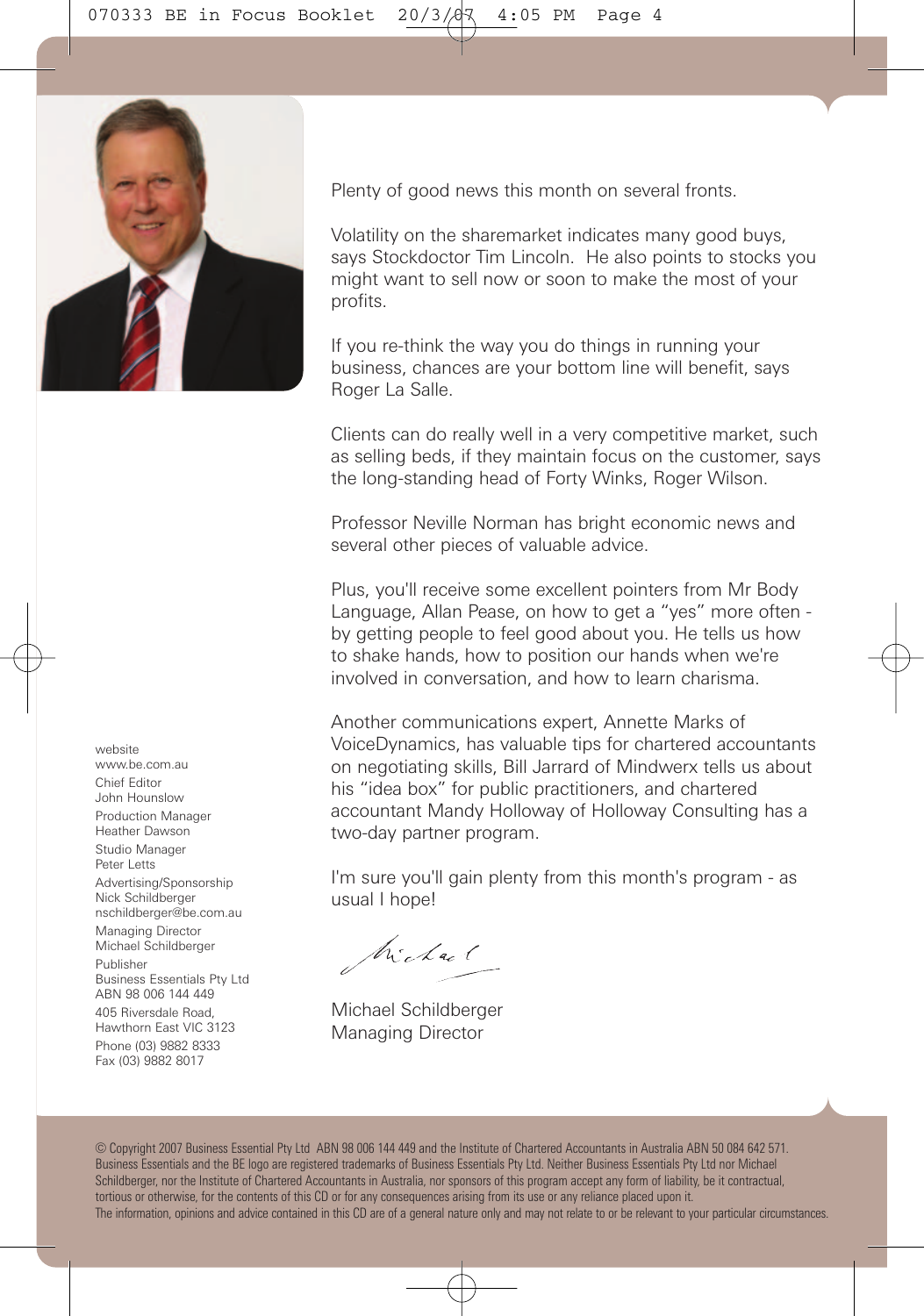## Track 1 WIN-WIN NEGOTIATION SKILLS

Annette Marks, VoiceDynamics

- > Many professional services personnel are not trained in the critical areas of sales, building better client relationships, presentation skills and negotiations
- > The solution is a step by step approach to winning negotiations
- > Proper planning can save you time, frustration, money and increase your success in achieving positive results with clients
- > Understanding the needs and motives of various stakeholders will ensure you respond with relevant options
- > Understanding your own influencing style will give you an insight into how people respond and manage negotiations
- > Being armed with well thought out responses to objections means you are more responsive to your clients' needs and help to get them on board
- > Presenting your service or product from a value based perspective will fast track conceptual agreement and signing on the dotted line.

## Track 2 THE IDEA BOX IN PUBLIC PRACTICE

Bill Jarrard, Mindwerx Central

- > The Idea Box is a deliberate creative thinking tool that allows the users to quickly generate inventive new ideas
- > If a practice wants to develop an innovative strategy to promote itself it'll create an Idea Box with all the various options involved, but then randomly connect these to force the practice to think outside the box
- > Deliberate creative thinking begins with clearly defining the outcome being sought, identifying what type of thinking is required to achieve the outcome, then selecting the thinking tools and applying them
- > We've used Idea Boxes to develop strategies for staff attraction and retention, for new product development, to develop marketing strategies
- > We help people see the world around them in new, sometimes provocative ways, and from that shift of perception, move forward to seek out new ideas and innovative concepts
- > Everyone can learn to be more open, flexible and creative in how they think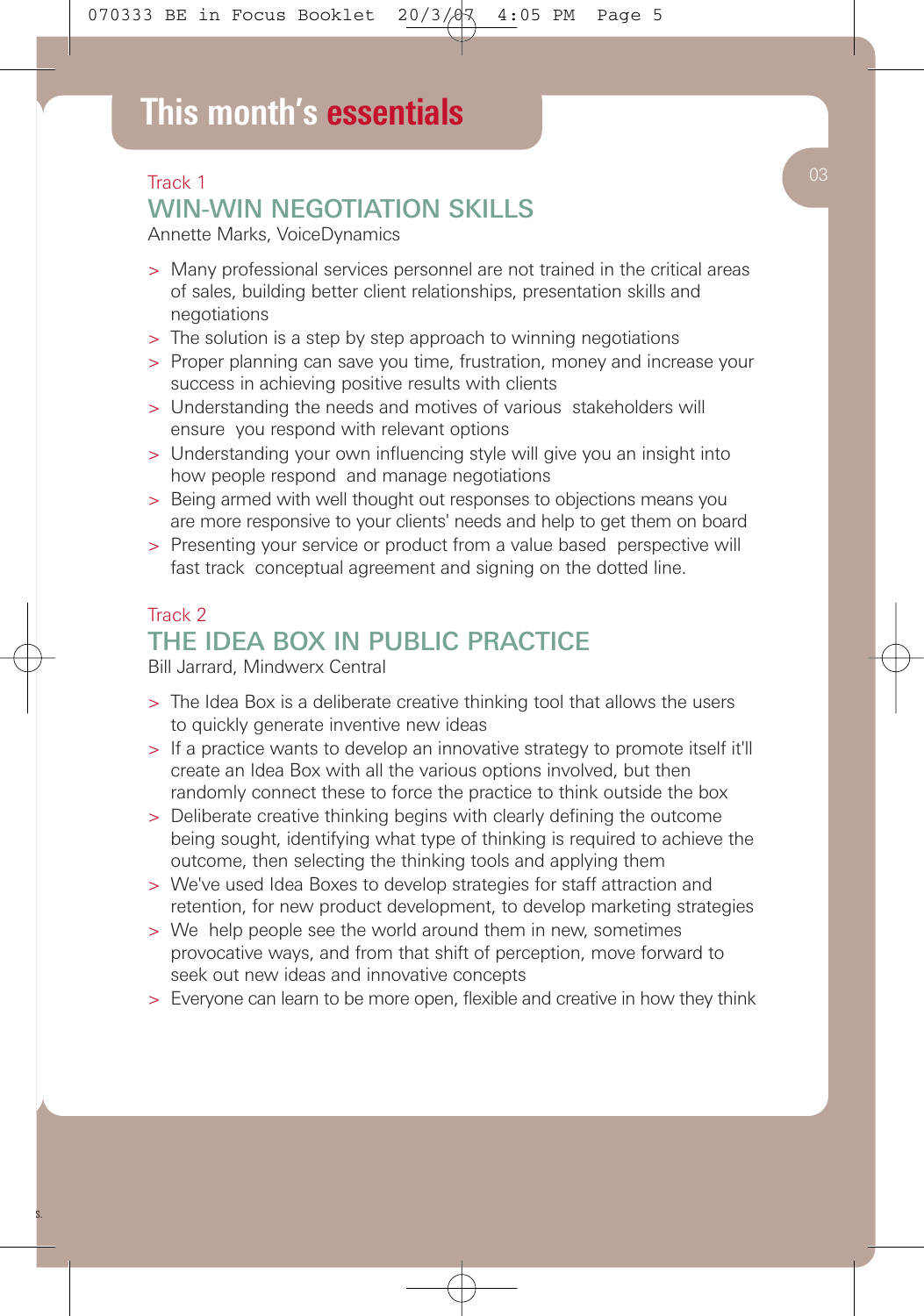## **This month's essentials**

#### Track 3

### Economic Update

Professor Neville Norman, Melbourne University

- > Business needs to be aware and suspicious of economic news and events.
- > There are easy things you can do to record and monitor stats. (Official long series on the economy are available - free!)
- > Exchange rates concern us all not just those who trade/visit overseas

At home, the December quarter growth number has caused new debates

- > 1% real growth in a quarter is just our normal potential.
- > It should not start debate about higher interest rates. But it did!
- > 4.1% does not need hammering.
- > Anything less than this leaves productivity growth too low.
- > More questions arise about USA; more joy about China.

Statistics Tips: Download from abs.gov.au and rba.gov.au

- > Don't add new data clip the entire series each time.
- > Paste to your own XL. Get the "Details" from the ABS.
- > FX stats are a good exercise. They concern us all!

### Track 4 HOW TO GET A "YES" MORE OFTEN

Allan Pease, Mr Body Language

- > When you shake hands, keep your hands straight, not facing down or up. Match the pressure with the pressure you receive
- > Match the amount of eye contact you're given. Some people see too much eye contact as aggressive
- > If you talk with the palm of your hands facing up, you'll be perceived as nonthreatening
- > Talking with your palm facing down makes you look aggressive
- > Pointing your finger and "stabbing" is least desirable because people don't remember what you said and are more critical of you
- > People want to be recognised and to feel important, so talk about the other person and their interests, family and pursuits.

## Track 5 HOW TO NEGOTIATE PROPERTY LEASES

Paul Brennan, Brennans Solicitors

- > Property leases are one area where you should involve a lawyer
- > Negotiate hard early -real estate agents will be more flexible than the lessor's lawyers
- > Look carefully at: rental terms can you assign the lease? Can you sublet if you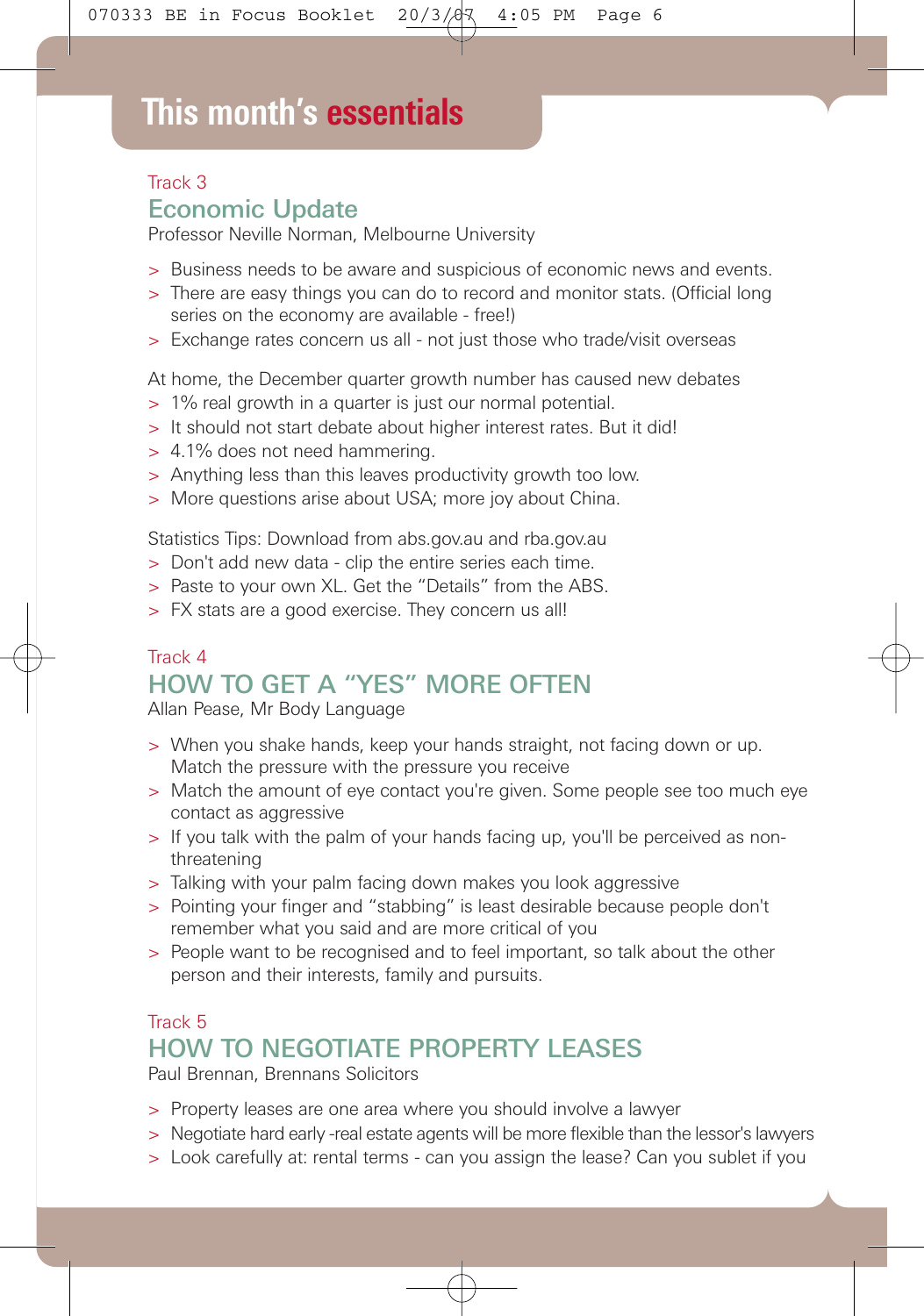need to share the property? Check rent review agreement, personal guarantees, the deposit, and who is responsible for repairs.

- > Make sure the lease offer is in writing
- > Read the lease yourself carefully
- > Send the insurance component to an insurance broker
- > Check outgoings
- > Check the use of the premises make sure the activities you wish to pursue are covered in the lease.

### Track 6 2-DAY PARTNER PROGRAM

Mandy Holloway CA, Holloway Consulting

- > Public practice partners face perilous times. They are being battered by the seas of change and they face intending isolation from the "mainland" of people supply
- > They are being battered by:
	- > Increasing complexity
	- > Resource pressure
- > All of this happens while they still manage day to day tensions of having to juggle the four main "panes" of activity within a sustainable practice:
	- > Satisfying clients
	- > Attracting, retaining, developing, managing and leading staff
	- > Advancing and growing their practice
	- > Managing the metrics
- > Partners must bring new ways of thinking, new business models and new ways to ignite passion in their people for the industry to thrive

### Track 7 AVOIDING PARTNERSHIP PITFALLS

Alan Rodway, Business Coaching & Consulting

- > Partnerships strike problems through lack of business expertise, poor decision-making and conflict
- > When problems set in they can become unfixable and a large proportion of partnerships are dissolved
- > Be very clear before you form a partnership about the required criteria choose your partners based on the knowledge and skills required
- > Without external help, it's almost impossible to fix the problems once they've set in
- > To continue the business, the partners will need to change the way they do business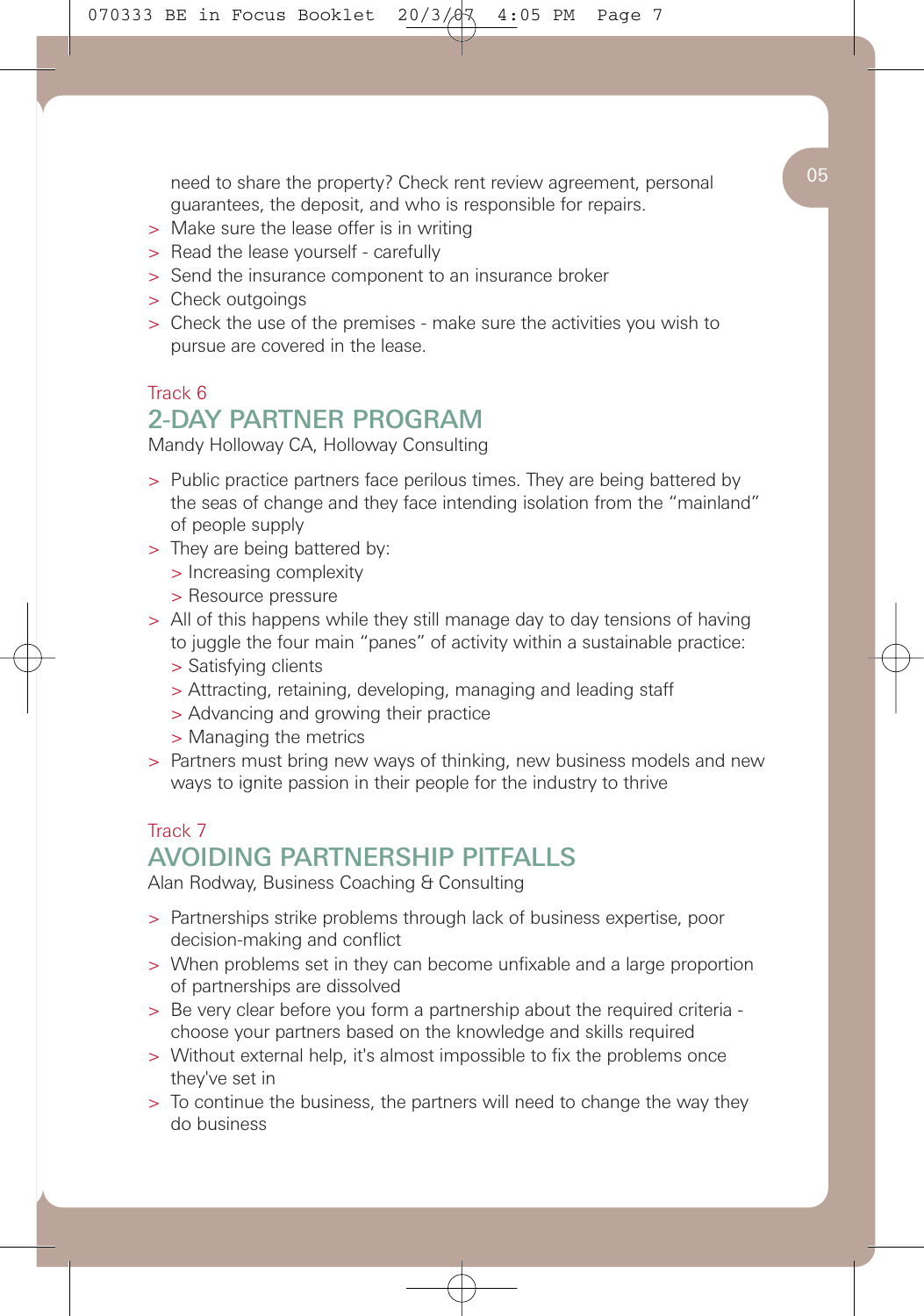## **This month's essentials**

## Track 8 SHARMARKET UPDATE

Tim Lincoln, Lincoln Stock Doctor

- > The drop in share prices after the All Ordinaries Index passed 6,000 means more opportunities. Great companies are now much cheaper
- > The sell-off was prompted by panic among inexperienced and ill-educated investors
- > Global predictions and the state of the economy are likely to send the All Ordinaries to 6,500-7,000 by the end of 2007
- > Stock Doctor has added many new companies to its "Star Stock" list
- > Stock Doctor has also eliminated many companies from its "Star Stock" list because they're over-priced.

## Track 9 STAYING AHEAD IN A COMPETITIVE MARKET

Roger Wilson, Forty Winks

- > Forty Winks comprises 92 franchises across Australia. The point of difference is attracting people with retail or wholesale experience in the industry and with great people skills
- > It's not been easy to convert "old stagers" to a new image with a new logo and corporate identity
- > Keeping "mature" franchise owners motivated is a big challenge
- > The company hasn't been distracted by going overseas too early. It's an option for the future but staying local has helped build the name and the image
- > People who push pens and open the store aren't good enough. We want those who're enthusiastic and want to grow their market share.

### Track 10 THINK AGAIN - AND PROFIT

Roger La Salle, La Salle Matrix Thinking

- > Innovation means change that adds value you can change business processes to improve them
- > Process innovation is about improving margins. It allows you to improve the bottom line without selling more
- > It's about making the most of the best, at the least cost
- > It's very simple and done properly, it's risk free
- > You need to think about costs, cycle time and quality
- > Process innovation is not a threat, it can make jobs better and more enjoyable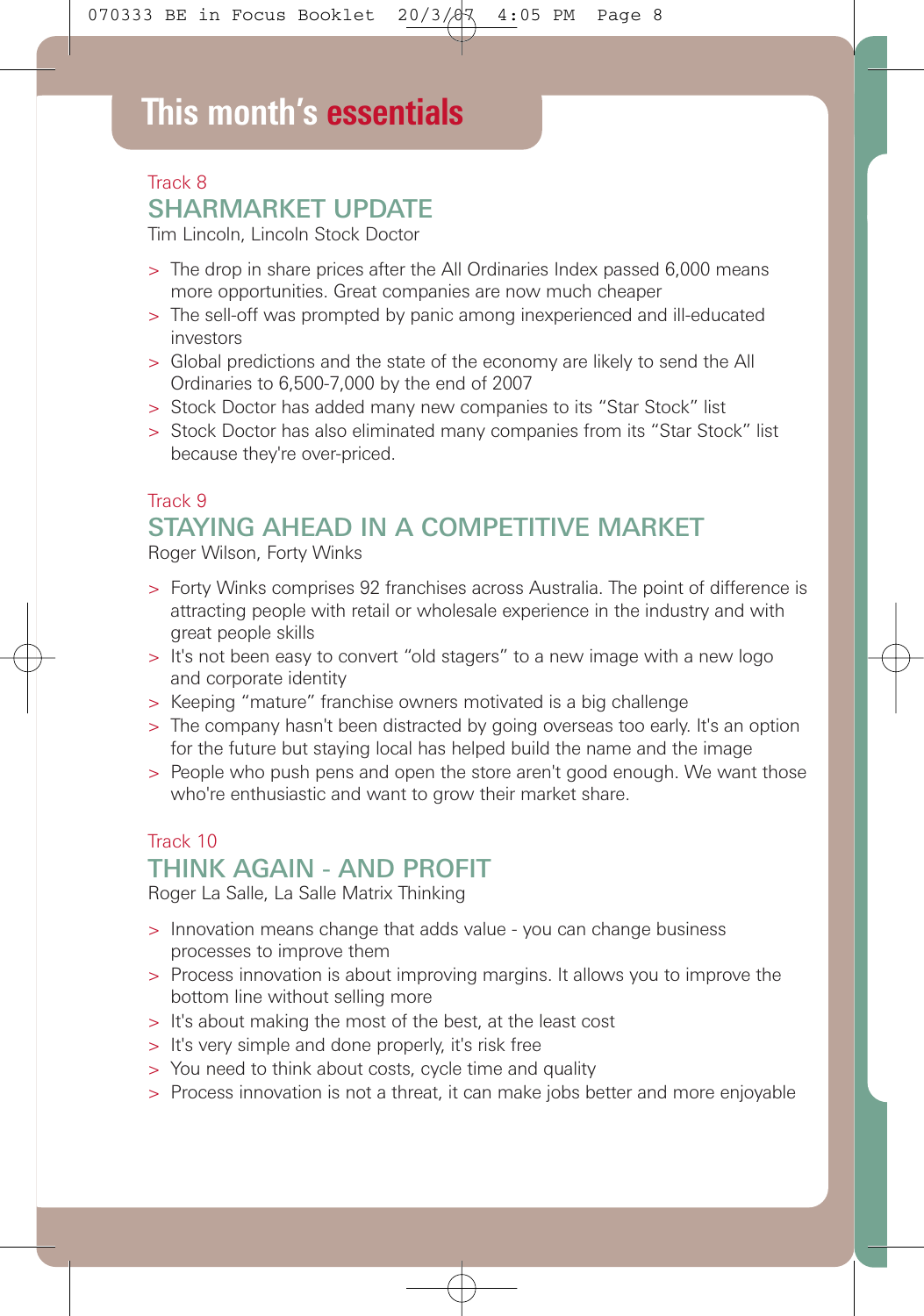## **This month's essentials Information**

For more information about the topics discussed on this April 2007 program, please contact the relevant organisations listed below.

#### **WIN-WIN NEGOTIATION SKILLS**

The Institute of Chartered Accountants in Australia **1300 137 322 www.charteredaccountants.com. au/training**

#### **THE IDEA BOX IN PUBLIC PRACTICE**

The Institute of Chartered Accountants in Australia **1300 137 322 www.charteredaccountants.com. au/training**

#### **ECONOMIC UPDATE**

Professor Neville Norman Email: n.norman@unimelb.edu.au

#### HOW TO GET A "YES"

MORE OFTEN Allan Pease, Mr Body Language Website: www.peaseinternational.com

#### HOW TO NEGOTIATE PROPERTY LEASES

Paul Brennan, Brennans Solicitors Tel: 07 5444 2166 Email: paul.brennan@brennanlaw.com.au Website: www.brennanlaw.cp\om.au

#### 2-DAY PARTNER PROGRAM

The Institute of Chartered Accountants in Australia **1300 137 322 www.charteredaccountants.com. au/training**

#### AVOIDING PARTNERSHIP PITFALLS

Alan Rodway, Business Coaching & Consulting Tel: 03 9726 8556 Email: alanro@iprimus.com.au Website: www.ozbusinesscoaching.com

#### HANDLING A VOLATILE SHAREMARKET

Tim Lincoln, Lincoln Stock Doctor Website:www.lincolnindicators.com.au Please contact Lincoln direct for details about its Stock Doctor fundamental analysis software or Managed Fund services on 1300 676 332 or 03 9854 9444

#### STAYING AHEAD IN A COMPETITIVE MARKET

Roger Wilson, Forty Winks Tel: 03 9558 0044 Email: admin@fortywinks.com.au Website: www.fortywinks.com.au

#### THINK AGAIN - AND PROFIT

Roger La Salle, La Salle Matrix Thinking Tel: 0418 370 828 Email: rlasalle@bigpond.net.au Website: www.matrixthinking.com





Chartered

NUMBER ONE IN NUMBERS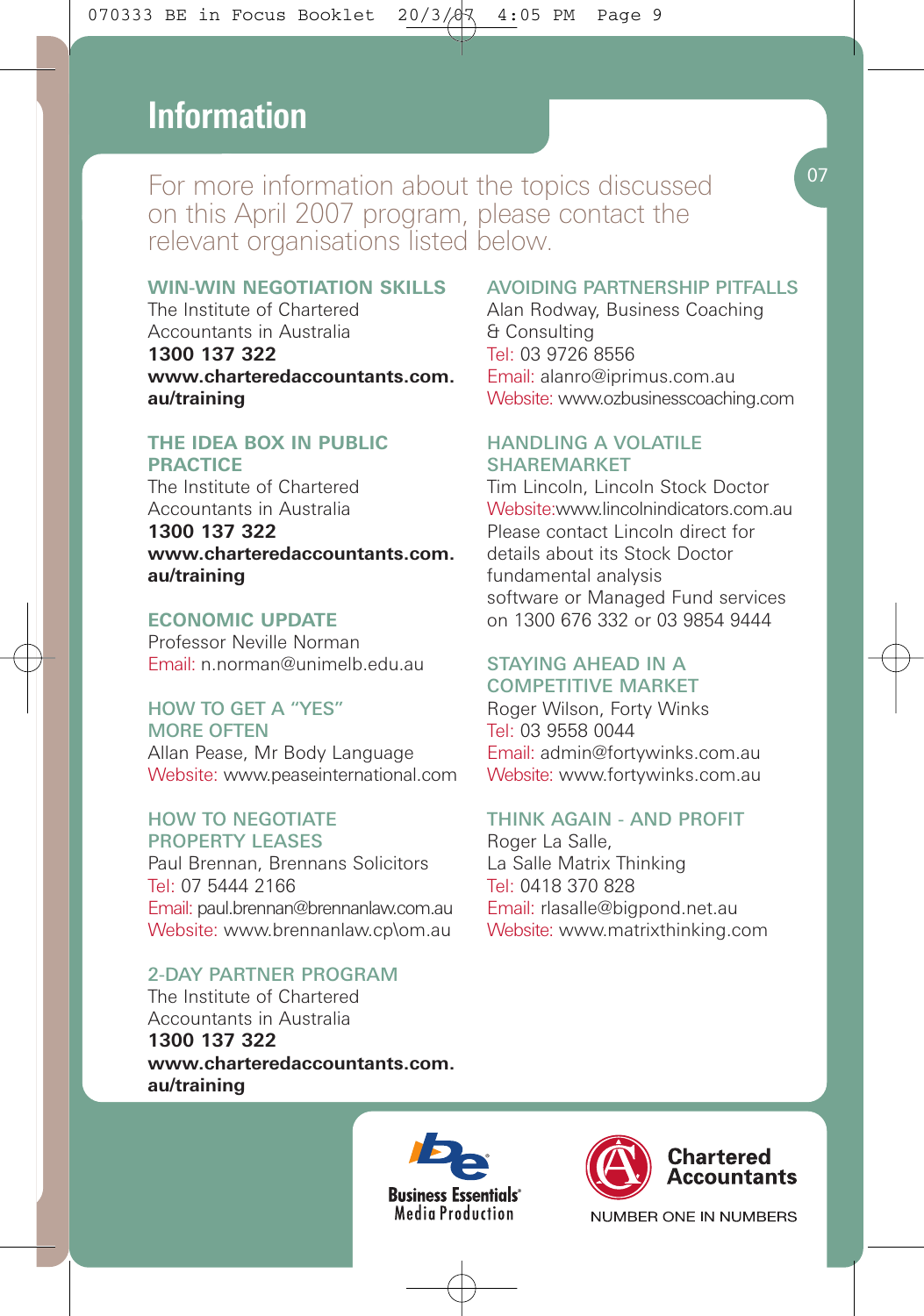## **Subscription Form**

I would like to subscribe to Chartered Accountants Business in Focus and/or Tax in Focus:

| Family name:                                                                                                                                                                                        |              | First Name:                                                                                                                                                                                                                                                                                                                                                                                                                                                                                                                                                                                                          |                                                                                                                                                                                                                |                                                   |                                                  |       |  |  |
|-----------------------------------------------------------------------------------------------------------------------------------------------------------------------------------------------------|--------------|----------------------------------------------------------------------------------------------------------------------------------------------------------------------------------------------------------------------------------------------------------------------------------------------------------------------------------------------------------------------------------------------------------------------------------------------------------------------------------------------------------------------------------------------------------------------------------------------------------------------|----------------------------------------------------------------------------------------------------------------------------------------------------------------------------------------------------------------|---------------------------------------------------|--------------------------------------------------|-------|--|--|
| Company:                                                                                                                                                                                            |              |                                                                                                                                                                                                                                                                                                                                                                                                                                                                                                                                                                                                                      |                                                                                                                                                                                                                |                                                   |                                                  |       |  |  |
| Address:                                                                                                                                                                                            |              |                                                                                                                                                                                                                                                                                                                                                                                                                                                                                                                                                                                                                      |                                                                                                                                                                                                                |                                                   |                                                  |       |  |  |
| City:<br>Country:                                                                                                                                                                                   |              |                                                                                                                                                                                                                                                                                                                                                                                                                                                                                                                                                                                                                      | Postcode:                                                                                                                                                                                                      |                                                   |                                                  |       |  |  |
| Telephone:                                                                                                                                                                                          | Fax:         |                                                                                                                                                                                                                                                                                                                                                                                                                                                                                                                                                                                                                      |                                                                                                                                                                                                                |                                                   |                                                  |       |  |  |
| Email:                                                                                                                                                                                              |              | Member No:                                                                                                                                                                                                                                                                                                                                                                                                                                                                                                                                                                                                           |                                                                                                                                                                                                                |                                                   |                                                  |       |  |  |
| $\Box$ 18-25<br>Age Group (please tick one):                                                                                                                                                        | $\Box$ 26-35 |                                                                                                                                                                                                                                                                                                                                                                                                                                                                                                                                                                                                                      |                                                                                                                                                                                                                | $\Box$ 36-45 $\Box$ 46-55 $\Box$ 56-65 $\Box$ >65 |                                                  |       |  |  |
| Type of Business:                                                                                                                                                                                   |              |                                                                                                                                                                                                                                                                                                                                                                                                                                                                                                                                                                                                                      | Number of Employees:                                                                                                                                                                                           |                                                   |                                                  |       |  |  |
| <b>Subscription Pricing (GST Inclusive)</b>                                                                                                                                                         |              |                                                                                                                                                                                                                                                                                                                                                                                                                                                                                                                                                                                                                      |                                                                                                                                                                                                                |                                                   |                                                  |       |  |  |
| Product                                                                                                                                                                                             |              |                                                                                                                                                                                                                                                                                                                                                                                                                                                                                                                                                                                                                      | <b>Australian Rates</b><br><b>Members</b>                                                                                                                                                                      | <b>Standard</b>                                   | <b>Overseas Rates</b><br><b>Members</b> Standard |       |  |  |
| Business In Focus - CD                                                                                                                                                                              |              |                                                                                                                                                                                                                                                                                                                                                                                                                                                                                                                                                                                                                      | \$385                                                                                                                                                                                                          | \$485                                             | \$385                                            | \$485 |  |  |
| Tax In Focus $-$ CD                                                                                                                                                                                 |              | \$385                                                                                                                                                                                                                                                                                                                                                                                                                                                                                                                                                                                                                | \$485                                                                                                                                                                                                          | \$385                                             | \$485                                            |       |  |  |
| Combined (Business in Focus $+$ Tax in Focus) $-$ CD                                                                                                                                                |              | \$695                                                                                                                                                                                                                                                                                                                                                                                                                                                                                                                                                                                                                | \$875                                                                                                                                                                                                          | \$695                                             | \$875                                            |       |  |  |
| Business in Focus - Online<br>$\Box$                                                                                                                                                                |              | \$250                                                                                                                                                                                                                                                                                                                                                                                                                                                                                                                                                                                                                | \$300                                                                                                                                                                                                          | \$230                                             | \$280                                            |       |  |  |
| Tax in Focus - Online<br>$\mathbf{L}$                                                                                                                                                               |              |                                                                                                                                                                                                                                                                                                                                                                                                                                                                                                                                                                                                                      | \$250                                                                                                                                                                                                          | \$300                                             | \$230                                            | \$280 |  |  |
| $\Box$ Combined (Business in Focus + Tax in Focus) - Online                                                                                                                                         |              |                                                                                                                                                                                                                                                                                                                                                                                                                                                                                                                                                                                                                      | \$450                                                                                                                                                                                                          | \$540                                             | \$420                                            | \$500 |  |  |
| <b>Payment Options</b><br>Please find enclosed cheque made payable to Business Essentials Pty Ltd for<br>\$<br>OR debit my:<br>$\Box$ Amex<br>Cardholder's name                                     |              | $\Box$ Mastercard                                                                                                                                                                                                                                                                                                                                                                                                                                                                                                                                                                                                    |                                                                                                                                                                                                                | $\Box$ Visa                                       |                                                  |       |  |  |
| Card number                                                                                                                                                                                         |              |                                                                                                                                                                                                                                                                                                                                                                                                                                                                                                                                                                                                                      |                                                                                                                                                                                                                |                                                   |                                                  |       |  |  |
|                                                                                                                                                                                                     |              |                                                                                                                                                                                                                                                                                                                                                                                                                                                                                                                                                                                                                      |                                                                                                                                                                                                                | Expiry date                                       |                                                  |       |  |  |
| Signature                                                                                                                                                                                           |              |                                                                                                                                                                                                                                                                                                                                                                                                                                                                                                                                                                                                                      |                                                                                                                                                                                                                |                                                   |                                                  |       |  |  |
| Please send your order details to:<br>Free Fax: 1800 656 351<br>Free Call: 1800 039 098                                                                                                             |              |                                                                                                                                                                                                                                                                                                                                                                                                                                                                                                                                                                                                                      | Please Note: Upon payment this notice becomes a<br>TAX INVOICE. Please retain a copy for your records.<br>Business Essentials Pty Ltd ABN 98 006 144 449<br>405 Riversdale Rd Hawthorn East Vic 3123 Australia |                                                   |                                                  |       |  |  |
| Free Post: send this form, (accompanied by<br>a cheque to)<br>Business Essentials Pty Ltd,<br>Reply Paid 579, Hawthorn East,<br>VIC 3123, Australia<br>Tel: +61 3 9882 8333<br>Fax: +61 3 9882 8017 |              | Privacy Notification - The Institute of Chartered Accountants in<br>Australia respects the privacy of individuals and acknowledges that the<br>information you provide on this form is protected by the Privacy<br>Amendment (Private Sector Act) 2000. The information collected by the<br>Institute is used for the purpose of processing your registration and<br>providing you information (via email and/or mail) on upcoming events,<br>specific products and services provided by or associated with the<br>Institute. To access a full copy of our policy visit<br>charteredaccountants.com.au/privacypolicy |                                                                                                                                                                                                                |                                                   |                                                  |       |  |  |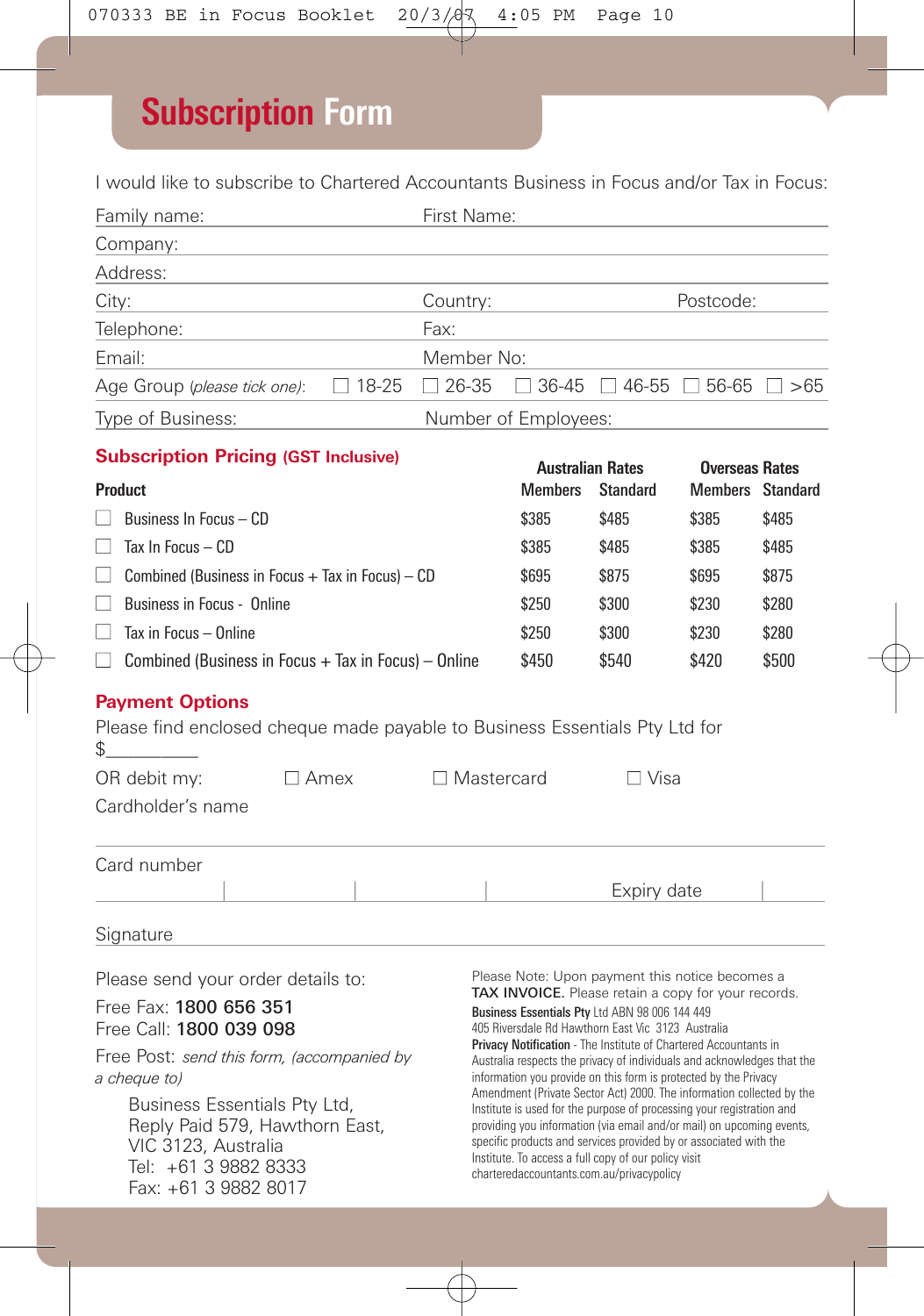

## **Training and Development – at your fingertips**

Keep abreast of the latest development in business and tax in your car, at your desk, or even on the bus!

Your annual subscription will consist of monthly audio updates either on hot topics in business or the latest tax news.

You can choose to have your subscription delivered each month on CD or online. The online version has an optional MP3 download capability enabling you to keep up-to-date via your iPod®, compatible mobile phone, PDA or any other MP3 device.



NUMBER ONE IN NUMBERS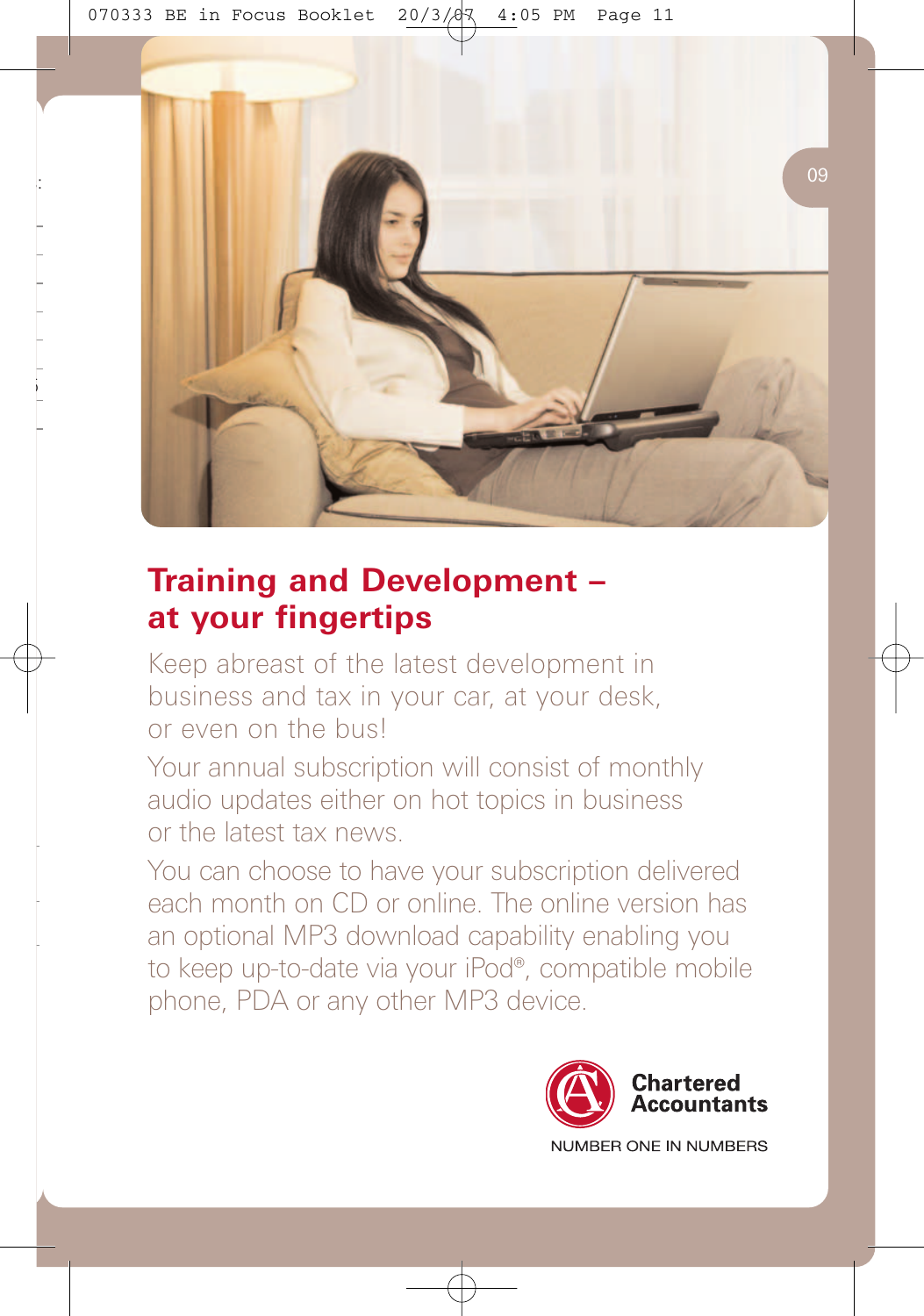

**As a fellow Business Essentials listener. I** share your enthusiasm to learn from the expertise of others to achieve your business and lifestyle goals.

For over 20 years, Lincoln has specialised in developing intelligent share market solutions to help investors achieve their investment goals.

The Lincoln Australian Share Fund is an **ideal investment option for busy** professionals to access Lincoln's unique financial health approach, which professionally hand picks quality. undervalued stocks for inclusion in our **Australian Share Fund.** 

It's no coincidence that our Managed Fund's FY06 performance was ranked No.1 in its class by investment research firm Morningstar\*.

Apply for an information pack today by calling 1300 676 332.

www.lincolnindicators.com.au

**Yours sincerely.** 

**Tim Lincoln Managing Director** Lincoln

Are you maximising your portfolio returns?

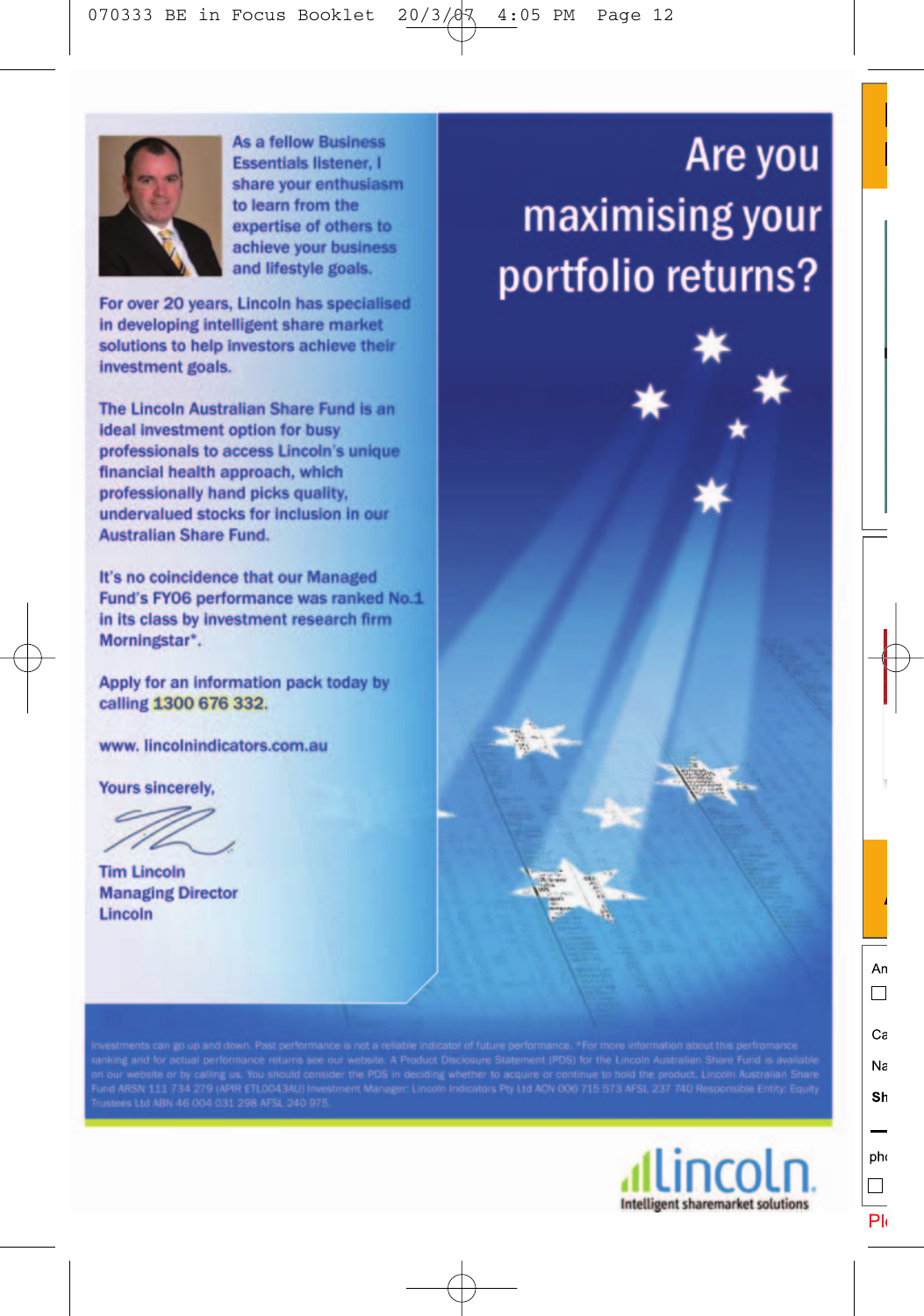



# ...and get \$314 of products FREE!

| book<br>value \$35                                                                                                                                                                        | ALLAN PEASE<br>21-AFREM-DF THE MTARAFRINA, ME 1-802700129<br>Said 1,000,000 Square Said & (P) program<br>book<br>value \$35,00 | <b>ALLAN PEASE</b><br><b>ALLAN GARNER</b><br>book<br>value \$35,00 | <b><i>RODY LANGUAGE</i></b><br>LAN + BARBARA PE<br>book<br>value \$40,00 | TET CLASSIC<br><b>Best of Body Language</b><br><b>IST OF BOOY LANDS</b><br><b><i><u>STATE and Win Milk File</u></i></b><br><b>1.000 C</b><br><b>DVD</b><br>value \$99,00                                                                                                                                                                                              | Allan & Barbara<br><b>PEASE</b><br>2books<br>value \$40,00 | <b>IT'S NOT WHAT</b><br><b>YOUSA</b><br><b>ALLAN PEASE</b><br>484 01<br>CD<br>value \$30,00      |
|-------------------------------------------------------------------------------------------------------------------------------------------------------------------------------------------|--------------------------------------------------------------------------------------------------------------------------------|--------------------------------------------------------------------|--------------------------------------------------------------------------|-----------------------------------------------------------------------------------------------------------------------------------------------------------------------------------------------------------------------------------------------------------------------------------------------------------------------------------------------------------------------|------------------------------------------------------------|--------------------------------------------------------------------------------------------------|
| AII                                                                                                                                                                                       |                                                                                                                                |                                                                    |                                                                          | <b>these for FREE!</b><br>To order please call 07-5445 5600 or fill out form below.                                                                                                                                                                                                                                                                                   |                                                            |                                                                                                  |
| Аmount: <u>\$250 (модивіча GST)</u> + shipping: <u>\$20 (модивіча GST)</u> = TOTAL: <u>\$270 (модивіча GST) s</u><br>□ Cheque Included OR Credit Card □ VISA<br>Card No:<br>Name on card: |                                                                                                                                |                                                                    | $\Box$ MasterCard                                                        | $\Box$ AMEX                                                                                                                                                                                                                                                                                                                                                           | □ DinersCard                                               | BankCard o<br>agai<br>Expiry Date:                                                               |
| <b>Shipping Details</b><br>I would like to receive your free email newsletter                                                                                                             |                                                                                                                                |                                                                    | Address: ___ __ __ __ __ __ __ __ __ __                                  | $\frac{1}{1}$ $\frac{1}{1}$ $\frac{1}{1}$ $\frac{1}{1}$ $\frac{1}{1}$ $\frac{1}{1}$ $\frac{1}{1}$ $\frac{1}{1}$ $\frac{1}{1}$ $\frac{1}{1}$ $\frac{1}{1}$ $\frac{1}{1}$ $\frac{1}{1}$ $\frac{1}{1}$ $\frac{1}{1}$ $\frac{1}{1}$ $\frac{1}{1}$ $\frac{1}{1}$ $\frac{1}{1}$ $\frac{1}{1}$ $\frac{1}{1}$ $\frac{1}{1}$<br>Signature: __ __ __ __ __ __ __ __ __ __ __ __ |                                                            | $\frac{5}{3}$<br>$\omega$<br>$\langle f \rangle$<br>$\stackrel{\oplus}{\scriptstyle{\sqsubset}}$ |

Please fax the signed order to 07-5445 5688 or send to PO Box 1260, Buderim, QLD 4556